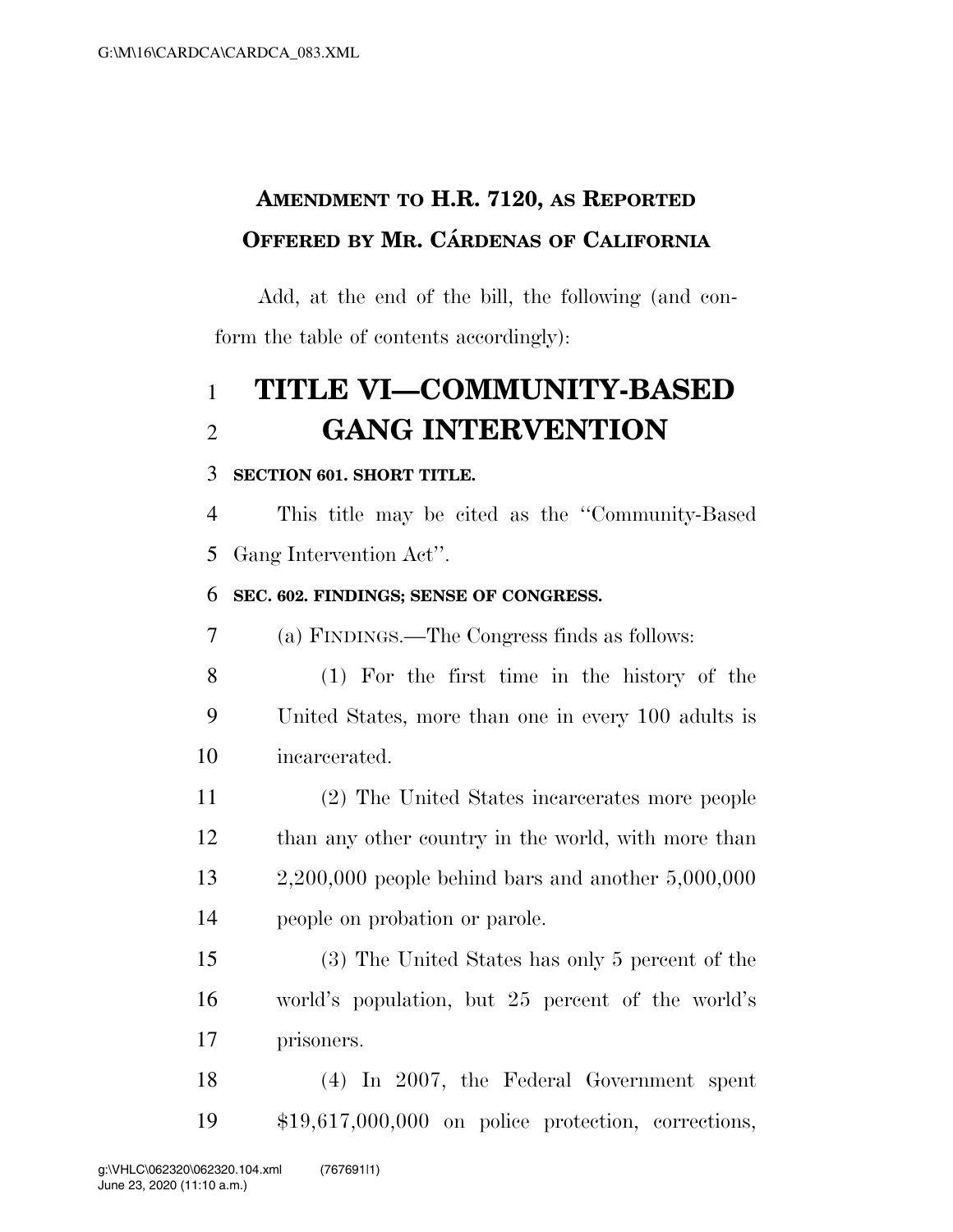$\mathfrak{D}$ 

 and judicial and legal services, representing a 286- percent increase since 1982. This included a 475- percent increase for corrections and a 287-percent increase for police protection.

 (5) The growing prison system is also impact- ing State budgets, with total State spending on in- carceration topping \$53,000,000,000 in 2012, up from \$10,000,000,000 in 1987.

 (6) With increased prison costs, vital social pro- grams and services such as education, job creation, housing, and healthcare are being cut or eliminated to maintain the prison industry.

 (7) Between 1987 and 2007, the amount States spent on corrections increased 127 percent, while the increase in higher education spending was only 21 percent.

 (8) Over the past 10 years, the State of Califor- nia's general fund expenditures for higher education have fallen 9 percent, while general fund expendi- tures for corrections and rehabilitation have in-21 creased 26 percent.

 (9) The State of California has the second larg- est prison population in the Nation with 165,062 prisoners under the jurisdiction of State or Federal correctional authorities in 2010.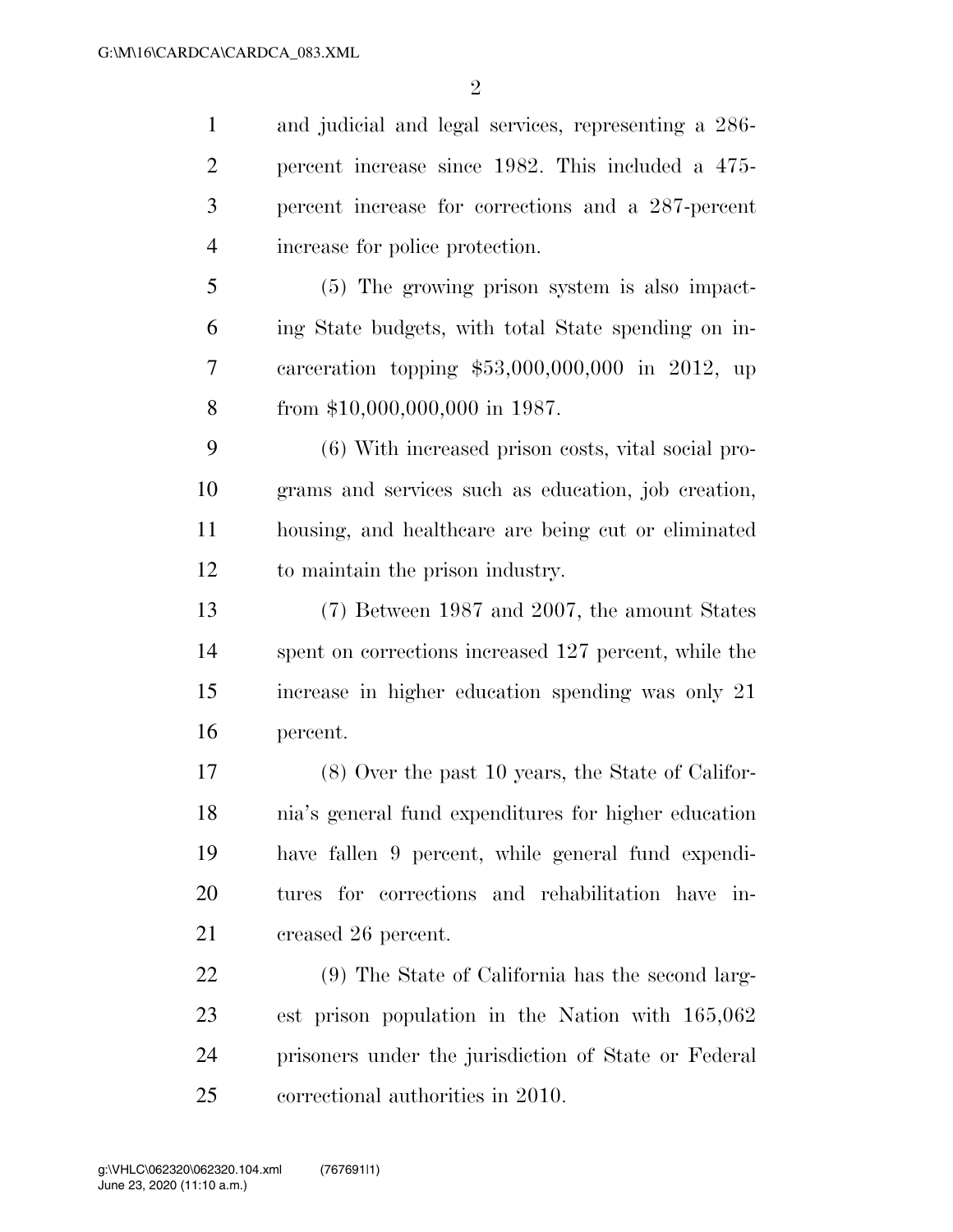(10) According to one study, there are now 6 times as many gangs and at least twice the number of gang members in Los Angeles since the start of the 30-year ''war on gangs''. (11) The city and county of Los Angeles have been dubbed the ''gang capital'' of the Nation with an estimated 463 gangs and 38,974 gang members in the city, and more than 1,300 gangs and 150,000

gang members in the county.

 (12) According to the Office of Juvenile Justice and Delinquency Prevention, allowing 1 youth to leave school for a life of crime and drug abuse costs society between \$1,700,000 and \$2,300,000.

 (13) In the State of California, the average an- nual cost per inmate is \$47,421 for an adult inmate, and \$218,000 for a youth inmate.

 (14) The most recent data on overall State spending on juvenile justice programs reveals that in 1998, States spent nearly \$4,200,000,000 on juve- nile justice related programs, which was a 65-per- cent increase from fiscal year 1994. Of those ex- penditures, 67 percent went towards residential placements, while only 8.4 percent went towards de-linquency prevention.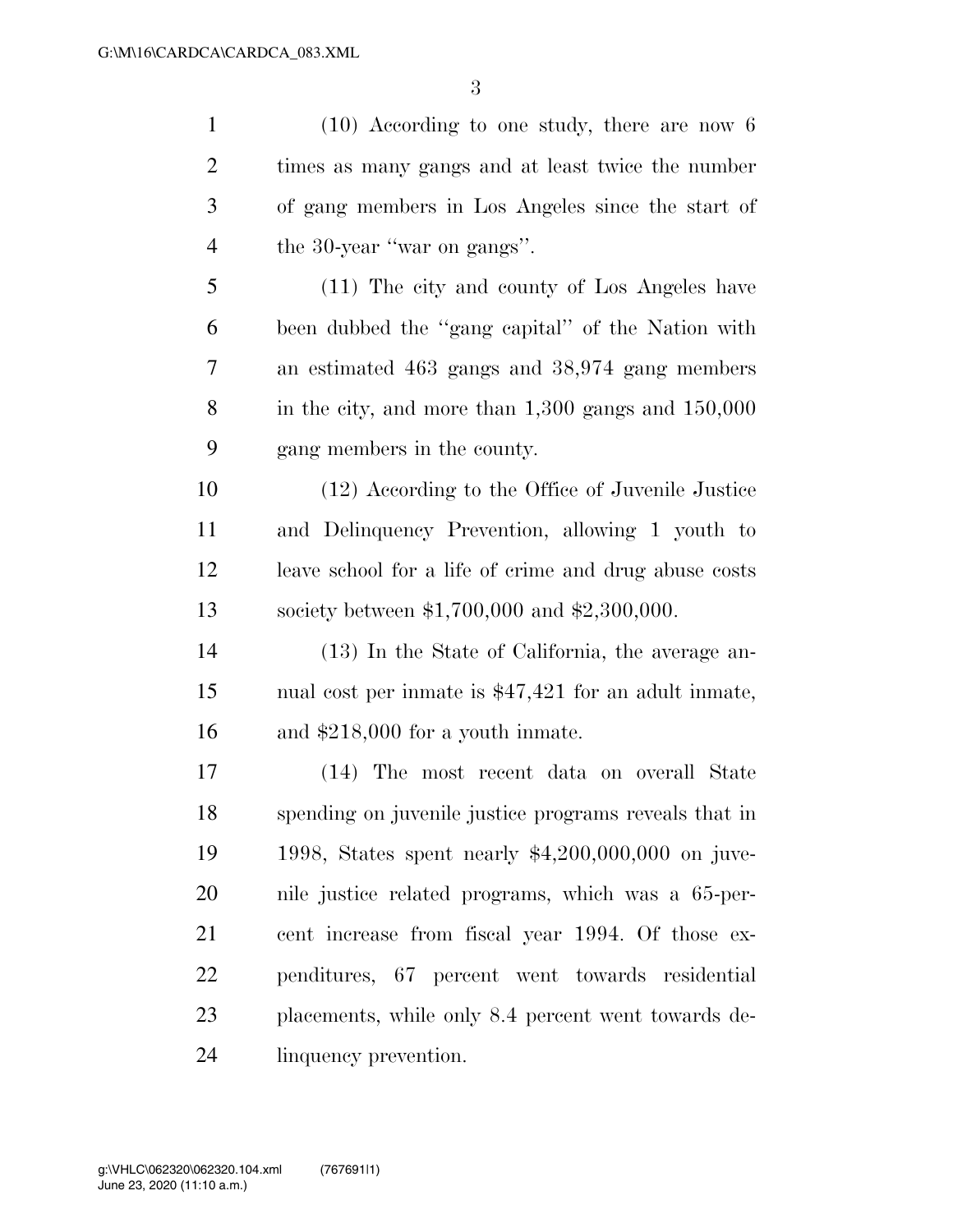(15) Gang and youth violence substantially de- creases when governments address the root causes of gang violence and adequately fund community-based programs and practices.

 (16) Studies continue to prove that community- based gang intervention provides long-lasting, cost- effective results and opportunities for the youth and families most susceptible to gang violence.

 (b) SENSE OF CONGRESS.—It is the sense of Con- gress that, in developing a comprehensive violence reduc- tion strategy, the United States should acknowledge and address larger, entrenched social conditions and issues such as poverty, homelessness, inadequate educational sys- tems, and limited economic opportunities that give rise to gangs and gang violence.

# **Subtitle A—COMMUNITY-BASED GANG INTERVENTION AGENCIES SEC. 611. COMMUNITY-BASED GANG INTERVENTION AGEN-**

### **CIES.**

 The Juvenile Justice and Delinquency Prevention Act of 1974 (42 U.S.C. 5601 et seq.) is amended by adding at the end the following new title: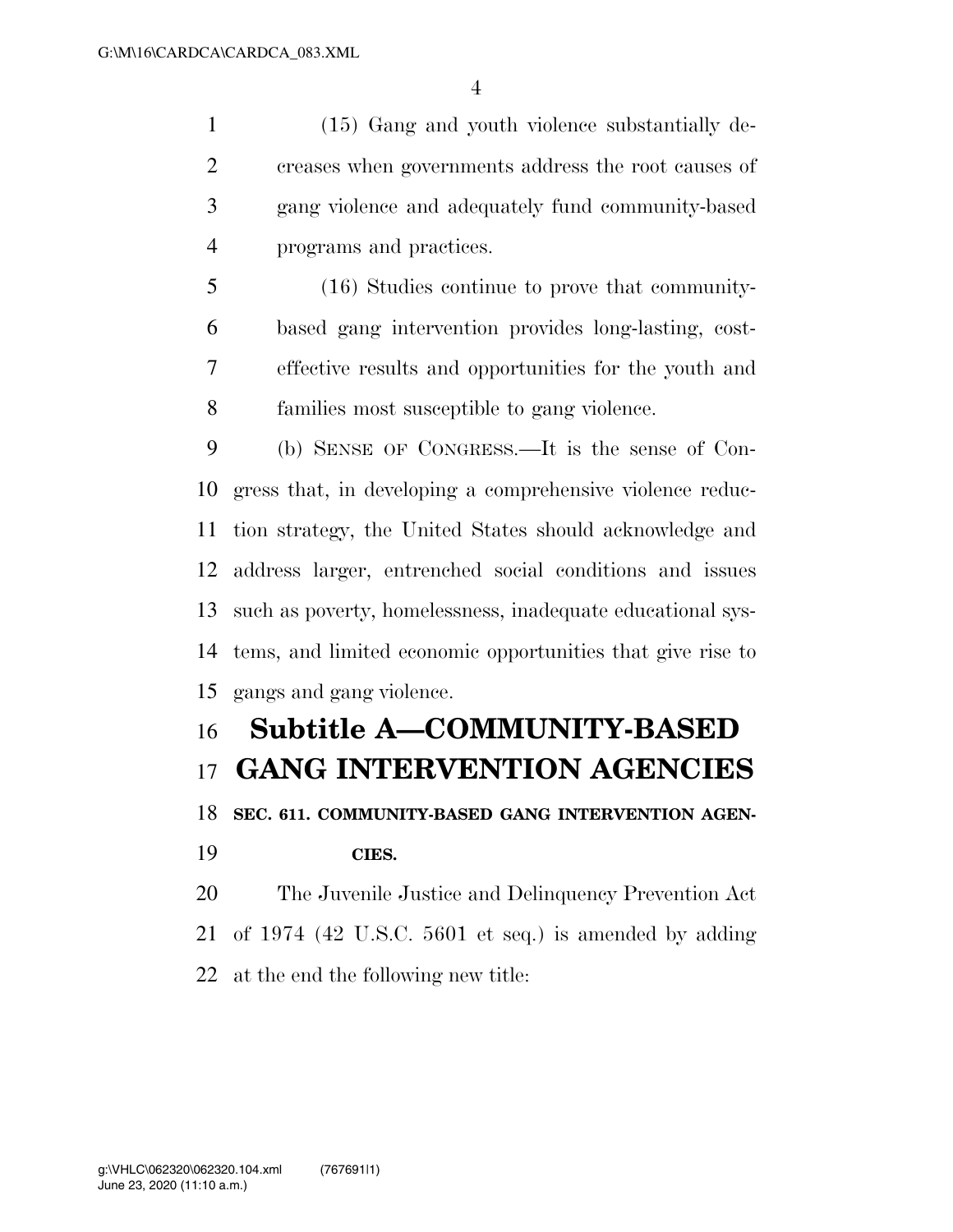## **''TITLE VI—COMMUNITY-BASED GANG INTERVENTION GRANTS**

#### **''SEC. 601. PURPOSE.**

 ''The purpose of this title is to offer holistic and com- prehensive support for the variety of community-based gang intervention activities that focus on and engage ac- tive and former gang members, their close associates, and gang members in and returning from confinement. Gang- involved youth and their families require specialized inten- sive and comprehensive services that address the unique issues encountered by youth when they become involved with gangs. Community-based gang intervention involves proactive and reactive responses to gang activities on sev-eral levels, including—

- ''(1) the regional level, to promote and coordi-nate peace truces and cease-fires between groups;
- 17  $\frac{17}{2}$  the State and local level, including commu- nity and the juvenile halls, camps, Division of Juve- nile Justice facilities, county jails, and State prisons; and
- 21  $\frac{1}{2}$  (3) the neighborhood and street level, includ-ing with active gang members individually.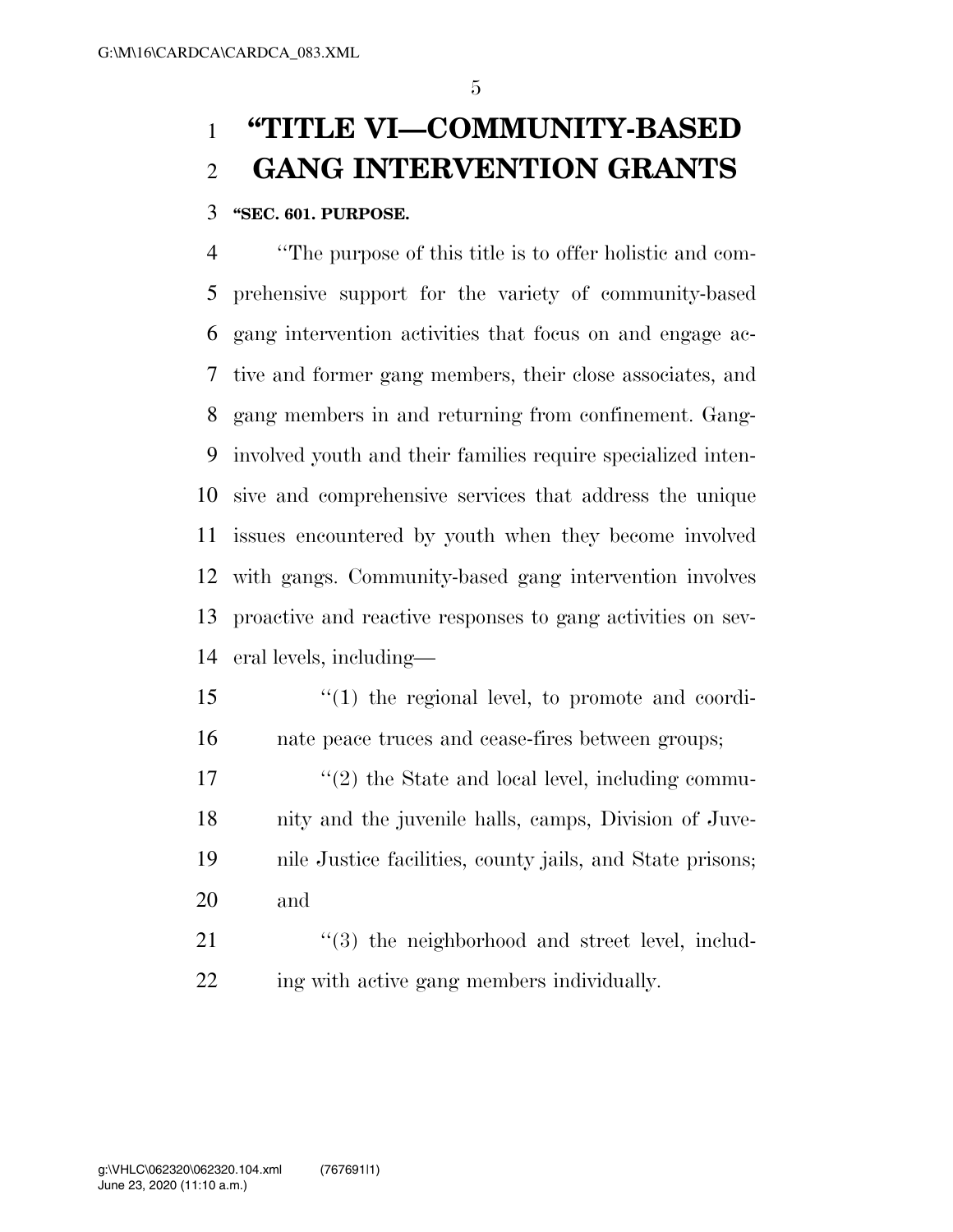### **''SEC. 602. SUPPORT OF COMMUNITY-BASED GANG INTER-VENTION AGENCIES.**

 ''(a) SUPPORT OF COMMUNITY-BASED GANG INTER- VENTION AGENCIES.—Subject to the availability of appro- priations, the Administrator shall award grants to eligible entities to carry out the activities described in subsection (c).

 ''(b) ELIGIBLE ENTITY.—For the purposes of this section, an 'eligible entity' means a community-based gang intervention agency that is a nonprofit organization with a proven track record and expertise in providing commu- nity-based gang intervention activities through a commu-nity-based gang intervention model.

 ''(c) GRANT ACTIVITIES.—Each entity awarded a grant under this section shall carry out the following ac-tivities:

17 ''(1) Conduct street mediation by working with gang members and persons with influence over such member to defuse and de-escalate potential and ac- tual violence internally between gang members and between rival gangs.

22  $\frac{1}{2}$  Develop local and regional truces by cre- ating cease-fires or nonaggression agreements be-tween rival gangs and neighborhoods.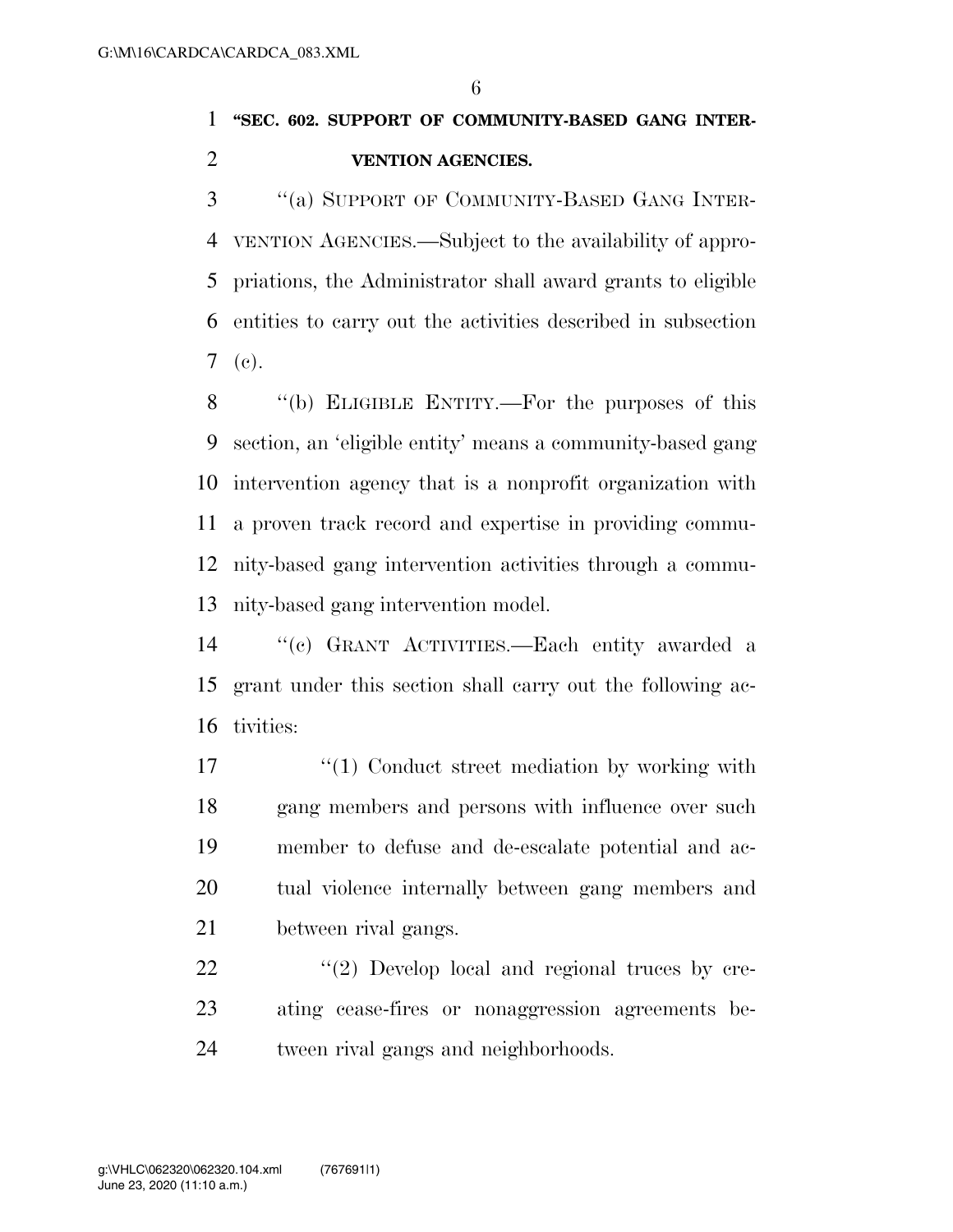1 ''(3) Serve as conduits who facilitate constant dialogue and maintenance between gangs and neigh-borhoods.

4 "(4) Provide services that respond to the high levels of anxiety experienced by gang members to de- compress critical situations due to traumatic events. ''(5) Provide 24-hour, 7-day-a-week crisis inter- vention services by responding to requests for vio- lence prevention services made by gang members, the families of gang members, school officials, inter- vention workers, social service agencies, or law en-forcement.

 ''(6) Provide targeted training and technical as- sistance to violence-plagued communities after a major gang-related incident.

 ''(7) Facilitate the development of a community response plan, including training protocols, situa-tional scene scenarios, and emergency response.

 ''(8) Make a reasonable effort to prevent gang- related rumors from intensifying tension between gangs or igniting violent responses by gangs.

22  $(9)$  Establish relationships with community stakeholders to inform and engage them in quality-of-life activities that enhance intervention activities.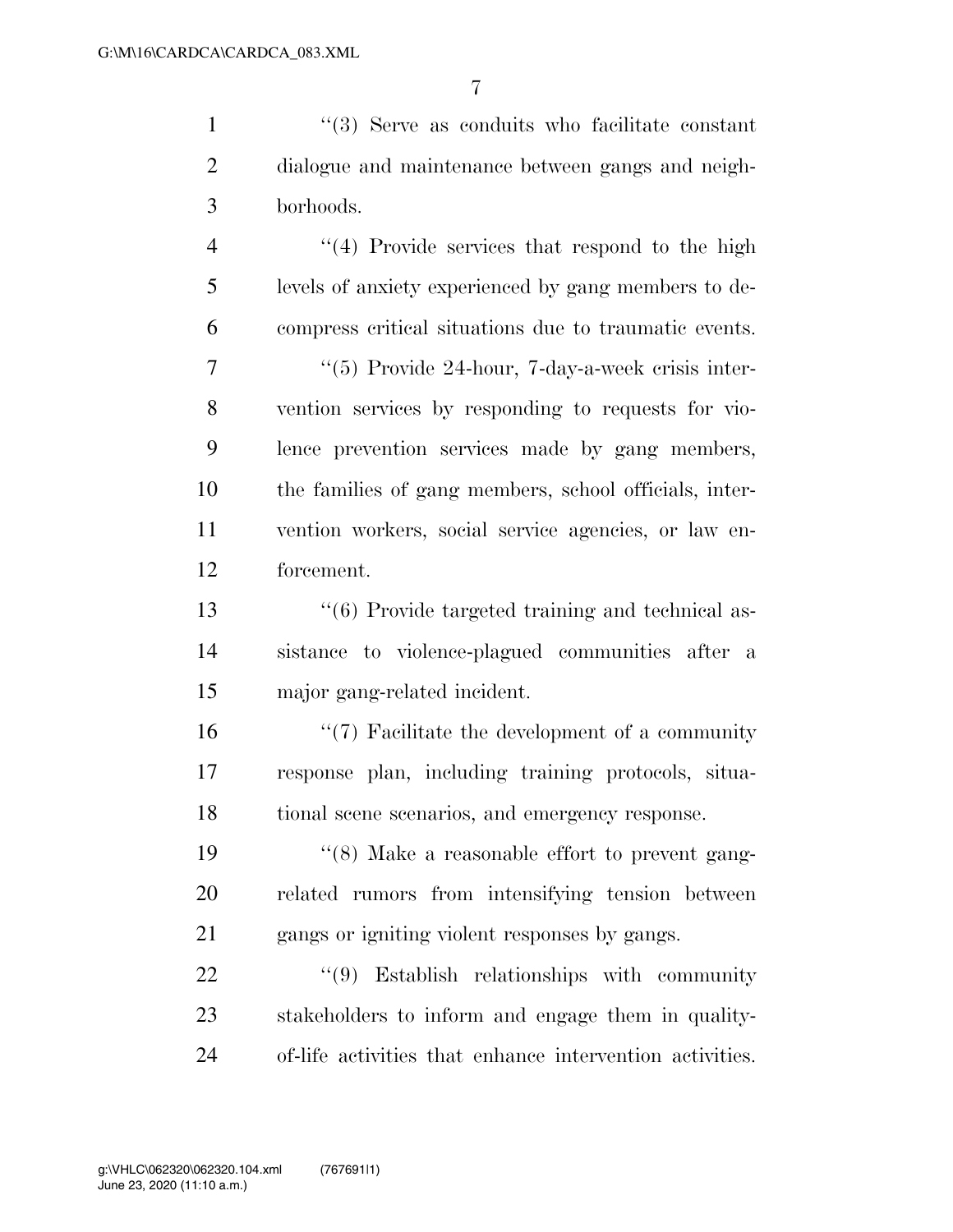1 ''(10) Serve as intervention representatives in communities by attending local meetings involving nonprofit organizations, schools, faith-based organi- zations, and other entities. ''(11) Develop conflict resolution skills and

 techniques to address and resolve community con- cerns related to gang activity in order to improve the quality of life within neighborhoods.

9  $\frac{4}{12}$  Work with schools to respond to gang-re-lated issues and crises both in and outside of school.

11 ''(13) Provide support services for youth and families affected by gang violence and other victims of gang violence (including any individual who is physically, emotionally, financially, or otherwise harmed by criminal activity, and those affected by harm done to or by a family member), which may include—

- 18 ''(A) advocating for public sector and pri-vate sector assistance and services;
- 20  $\text{``(B) grief counseling; and}$

21  $\cdot$  (C) referrals to treatment and rehabilita- tion for cognitive, mental, emotional, physical, or financial injury, loss, or suffering.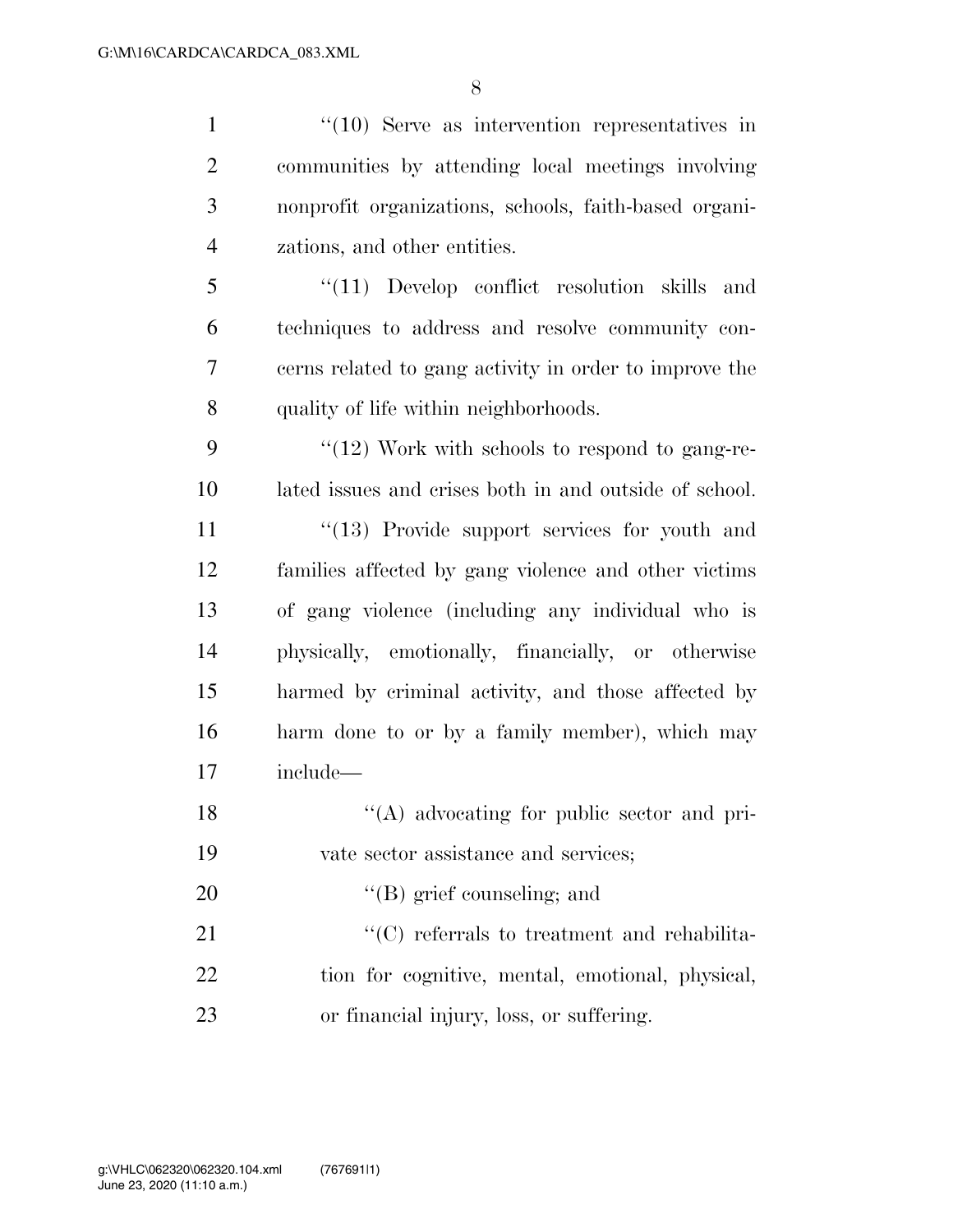| $\mathbf{1}$   | "(14) Provide comprehensive mental health            |
|----------------|------------------------------------------------------|
| $\overline{2}$ | services to youth and families affected by gang vio- |
| 3              | lence or involvement, including—                     |
| $\overline{4}$ | "(A) integrated services comprised of indi-          |
| 5              | vidual, family, and group therapy modalities,        |
| 6              | and psychological education provided through         |
| $\overline{7}$ | youth and parent training programs; and              |
| 8              | "(B) gang-responsive services including              |
| 9              | skills training, assessing and servicing youth       |
| 10             | with developmental disabilities, behavioral modi-    |
| 11             | fication, and services to address substance use      |
| 12             | and abuse, anger management, emotional regu-         |
| 13             | lation, traumatic stress, family violence, depres-   |
| 14             | sion, suicide, anxiety, and educational problems.    |
| 15             | "(15) Provide public and private sector career       |
| 16             | job training, development, and placement, includ-    |
| 17             | $ing$ —                                              |
| 18             | $\lq\lq$ (A) job-finding and job-maintaining skills, |
| 19             | including skills related to resume writing, inter-   |
| 20             | viewing, workplace decorum, interpersonal com-       |
| 21             | munication, and problem-solving;                     |
| 22             | $\lq\lq$ . Information about legal rights in the     |
| 23             | workplace; and                                       |
| 24             | $\lq\lq$ (C) financial literacy.                     |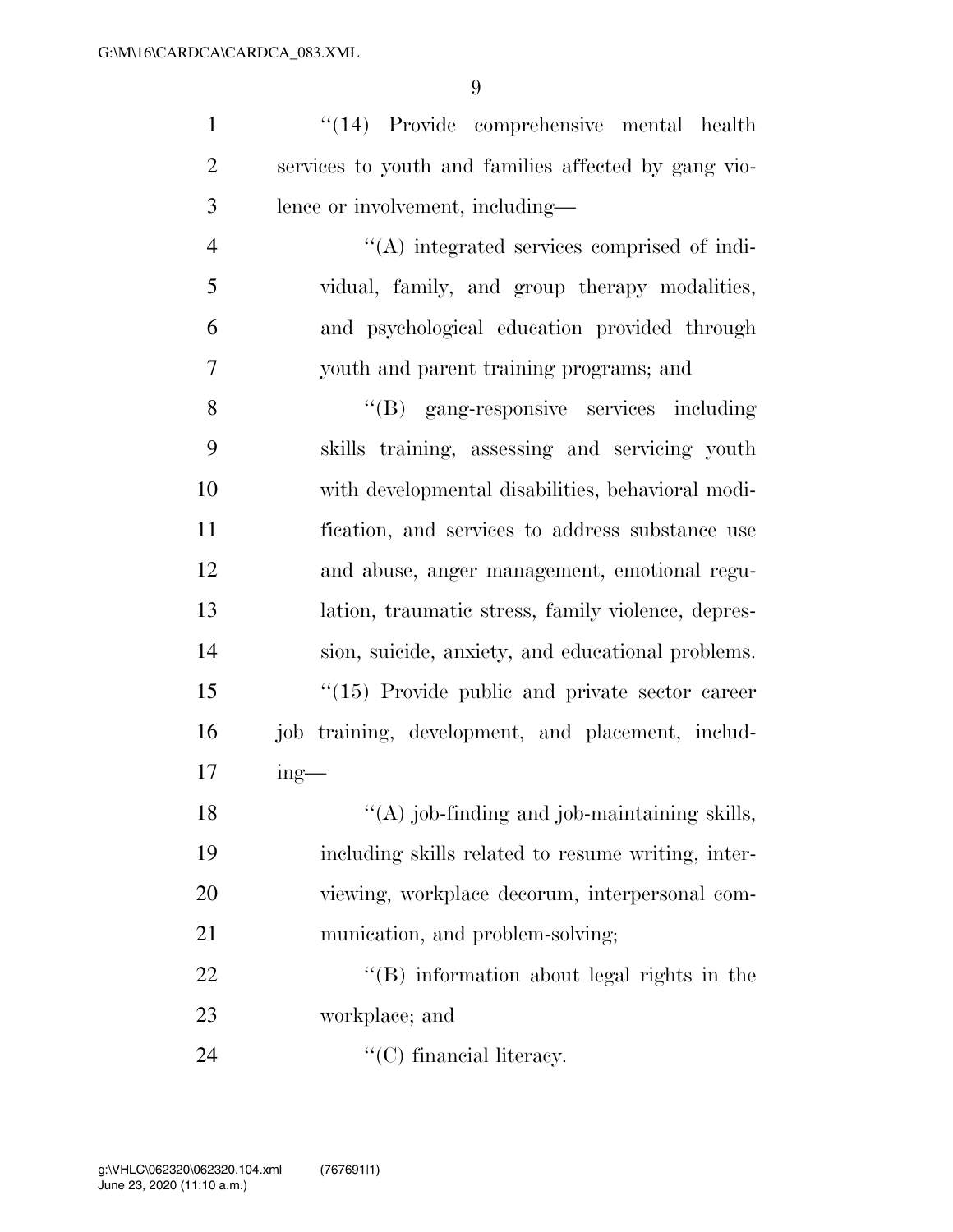1 ''(16) Assist with substance use and abuse treatment, domestic violence victims, and voluntary tattoo removal of markings on the body related to gang involvement.

 ''(d) AVAILABILITY OF VICTIMS ASSISTANCE.—An entity awarded a grant under this section that provides victim assistance under paragraph (13) of subsection (c) shall not discriminate in the provision of such assistance to an individual based on race, ethnicity, gender, sexual orientation, socioeconomic level, or past record.

#### **''SEC. 603. DEFINITIONS.**

''In this title:

13 "(1) COMMUNITY.—Notwithstanding the defini- tion of 'community based' in section 103, the term 'community' means a unit of local government or an Indian Tribe.

17 <sup>''</sup>(2) COMMUNITY-BASED GANG INTERVENTION AGENCY.—The term 'community-based gang inter- vention agency' means a community-based organiza-20 tion, association, or other entity that—

21 "(A) promotes public safety, with the spe- cific objective of reducing and stopping gang-re- lated and gang-motivated violence and crime; and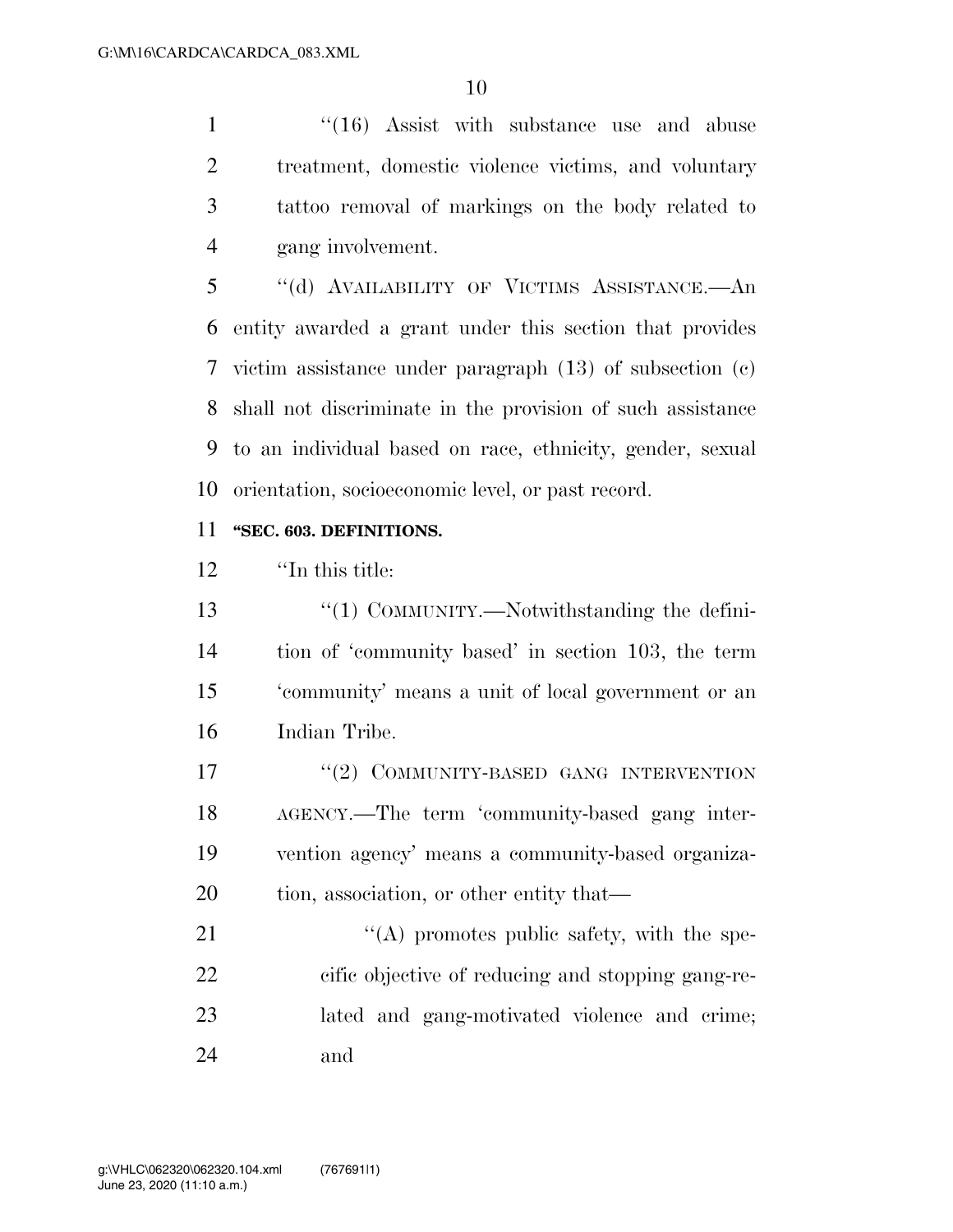|                | $\lq\lq (B)$ has a history of, or experience or spe- |
|----------------|------------------------------------------------------|
| $\overline{2}$ | cific training in, effectively working with gang-    |
| 3              | involved youth and their families.                   |

4 "(3) COMMUNITY-BASED GANG INTERVENTION MODEL.—The term 'community-based gang inter- vention model' means a holistic and comprehensive approach to reducing gang violence that utilizes the two-prong approach of community-based intervention and an integrated approach of providing rehabilita-10 tive service delivery to gang-involved youth that—

 $\langle (A) \rangle$  deploys specialists in community- based gang intervention who are trained to uti- lize the two-prong approach of community- based gang intervention and who intercede, interact, and participate with and in the com- munity to quell rumors, prevent and mediate conflicts, and respond to crises related to gang activity and violence;

 ''(B) delivers rehabilitative services to gang-involved individuals and families; and

 $\cdot$  (C) addresses the barriers that gang-in- volved youth and their families encounter and the societal factors that promote gang violence. 24 "(4) EVIDENCE-BASED.—The term 'evidence-based', when used with respect to a practice relating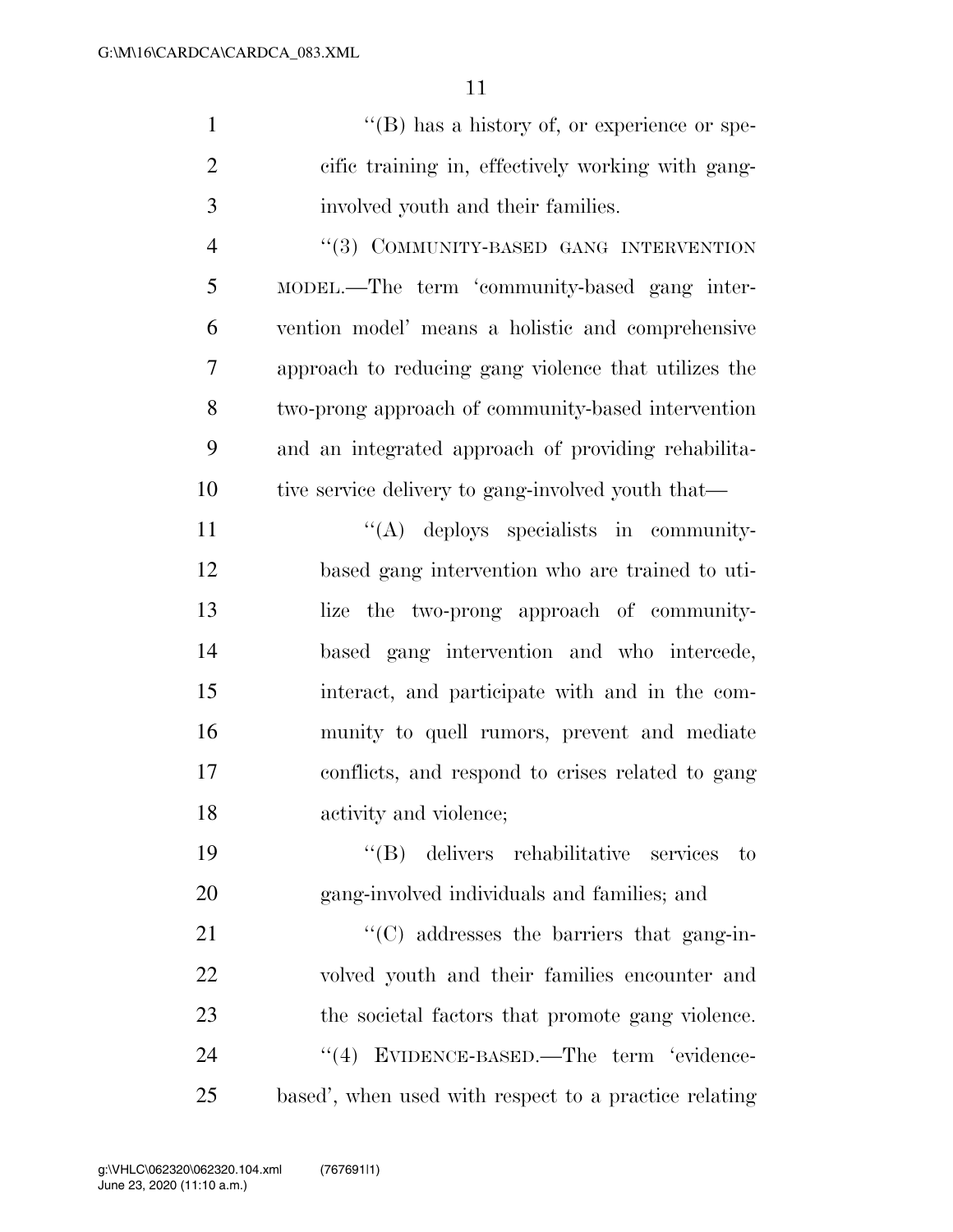| $\mathbf{1}$   | to gang activity prevention and intervention (includ-    |
|----------------|----------------------------------------------------------|
| $\overline{2}$ | ing community-based gang intervention), means a          |
| 3              | practice (including a service, program, or strategy)     |
| 4              | that has statistically significant outcomes that in-     |
| 5              | clude a reduction in gang-related violence and an in-    |
| 6              | creased number of youth in job development, recre-       |
| 7              | ation, arts-based activities, or faith-based activities. |
| 8              | Such outcomes may be determined by—                      |
| 9              | "(A) an experimental trial, in which par-                |
| 10             | ticipants are randomly assigned to participate           |
| 11             | in the practice that is the subject of the trial;        |
| 12             | or                                                       |
| 13             | "(B) a quasi-experimental trial, in which                |
| 14             | outcomes for participants are compared<br>the            |
| 15             | with outcomes for a control group that is made           |
| 16             | up of individuals who are similar to such par-           |
| 17             | ticipants.                                               |
| 18             | " $(5)$ GANG.—The term 'gang' means a group of           |
| 19             | individuals-                                             |
| 20             | "(A) organized by geography, culture, or                 |
| 21             | activity;                                                |
| 22             | $\lq\lq$ (B) that have a group name, and may             |
| 23             | have other identifying characteristics of the            |
| 24             | group such as colors and nicknames; and                  |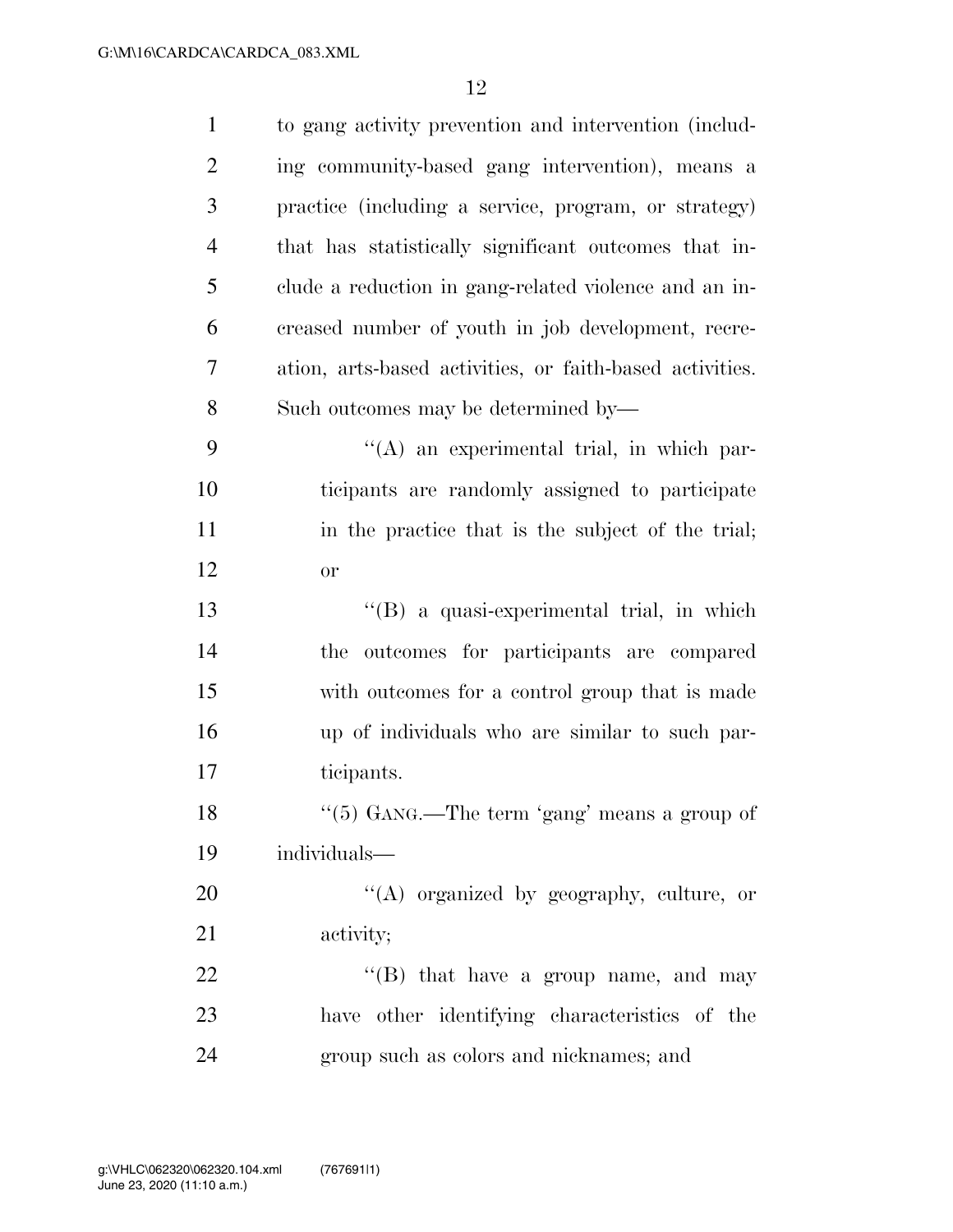| $\mathbf{1}$   | " $(C)$ who engage in the use of violence to        |
|----------------|-----------------------------------------------------|
| $\overline{2}$ | defend the members or territory of the group.       |
| 3              | "(6) PROMISING.—The term 'promising', when          |
| $\overline{4}$ | used with respect to a practice relating to commu-  |
| 5              | nity-based gang intervention, means a practice that |
| 6              | is not evidence-based, but—                         |
| 7              | $\lq\lq$ that has outcomes from an evaluation       |
| 8              | that demonstrate that such practice reduces         |
| 9              | gang-related violence and crime; or                 |
| 10             | $\lq\lq (B)$ about which a study is being con-      |
| 11             | ducted to determine if such practice is evidence-   |
| 12             | based.                                              |
| 13             | "(7) YOUTH.—The term 'youth' means—                 |
| 14             | "(A) an individual who is $18$ years of age         |
| 15             | or younger; or                                      |
| 16             | $\lq\lq$ (B) in any State in which the maximum      |
| 17             | age at which the juvenile justice system of such    |
| 18             | State has jurisdiction over individuals exceeds     |
| 19             | 18 years of age, an individual who is such max-     |
| 20             | imum age or younger.".                              |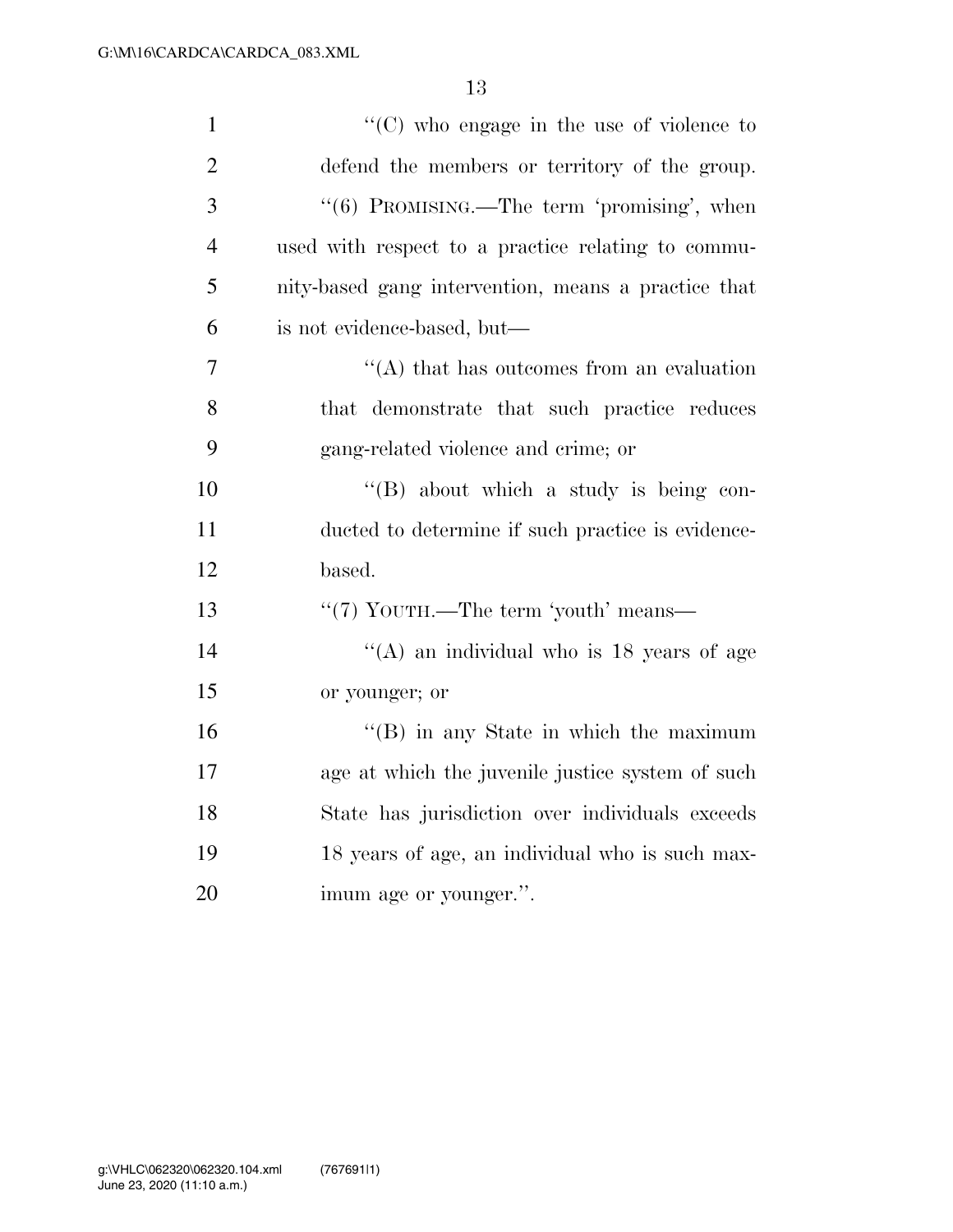|                | <b>B-AMENDMENTS</b><br>1 <b>Subtitle</b><br>TО        |
|----------------|-------------------------------------------------------|
| $\overline{2}$ | THE OFFICE OF JUVENILE                                |
| 3              | <b>JUSTICE AND DELINQUENCY</b>                        |
| $\overline{4}$ | <b>PREVENTION</b>                                     |
| 5              | SEC. 621. DEFINITION OF COMMUNITY-BASED GANG INTER-   |
| 6              | <b>VENTION.</b>                                       |
| 7              | Section 103 of the Juvenile Justice and Delinquency   |
| 8              | Prevention Act of 1974 (42 U.S.C. 5603) is amended—   |
| 9              | $(1)$ in paragraph $(1)$ , by inserting "except when  |
| 10             | used in title $VI$ ," before "the term";              |
| 11             | $(2)$ in paragraph $(28)$ , by striking "and" after   |
| 12             | the semicolon;                                        |
| 13             | $(3)$ in paragraph $(29)$ , by striking the period at |
| 14             | the end and inserting "; and"; and                    |
| 15             | $(4)$ by adding at the end the following new          |
| 16             | paragraph:                                            |
| 17             | $(30)$ except when used as part of the term           |
| 18             | 'community-based gang intervention agency' or         |
| 19             | 'community-based gang intervention model', the        |
| 20             | term 'community-based gang intervention' means a      |
| 21             | two-prong approach to reducing gang violence          |
| 22             | that-                                                 |
| 23             | $\lq\lq$ provides specialized, gang-specific me-      |
| 24             | diation and mitigation to stop or prevent vio-        |
| 25             | lence by, within, and between gangs; and              |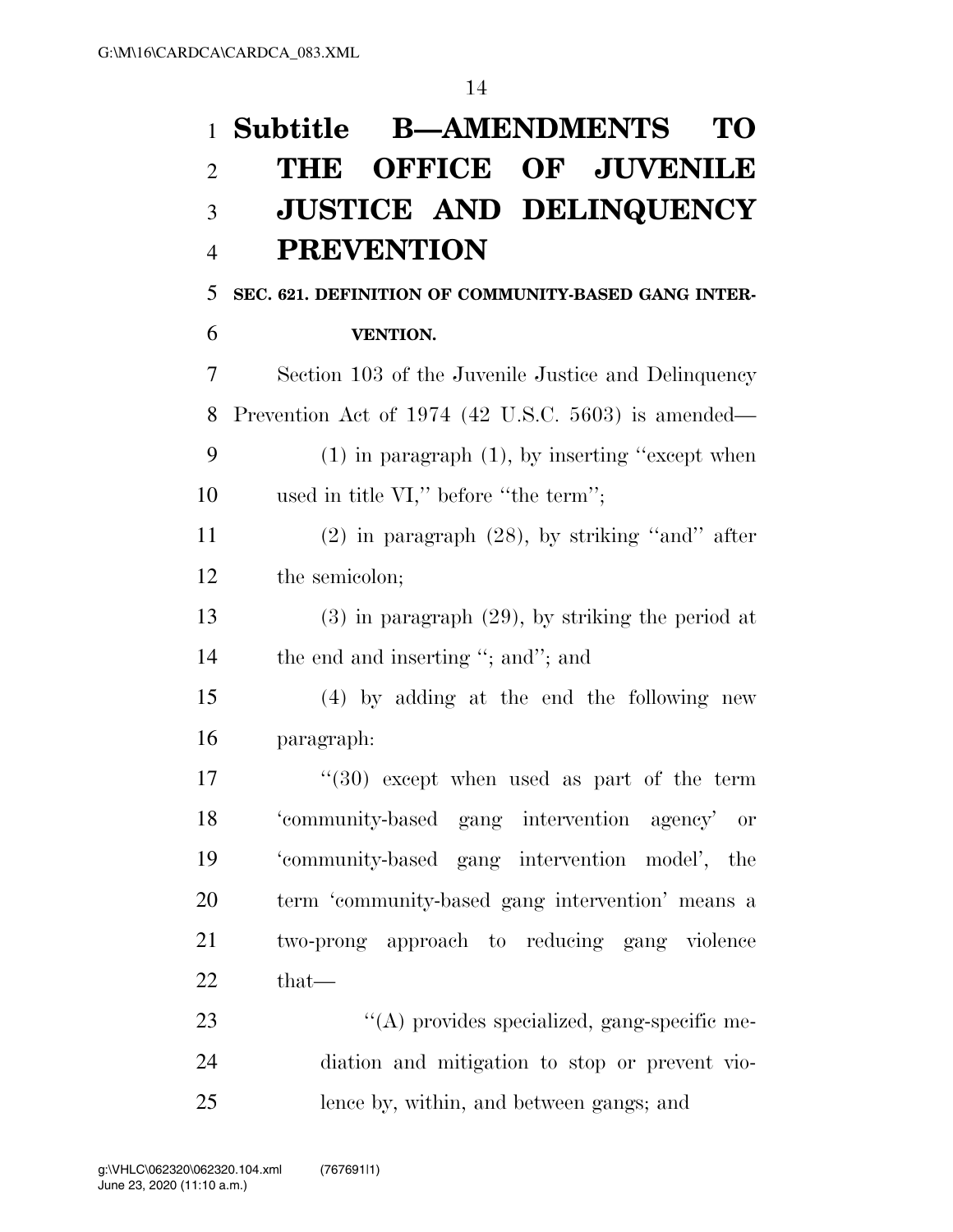$\langle (B)$  provides the redirection of individual gang members and their families through proactive efforts that increase peace and safety for gang members, their families, and their communities.''. **SEC. 622. COMMUNITY-BASED GANG INTERVENTION REP-RESENTATIVE TO STATE ADVISORY BOARDS.** 

 Section 223(a)(3)(ii) of the Juvenile Justice and De- linquency Prevention Act of 1974 (42 U.S.C. 10  $5633(a)(3)(ii)$  is amended—

 (1) in subclause (III), by inserting '', or com- munity-based gang intervention'' after ''delinquency prevention or treatment''; and

 (2) in subclause (IV), by inserting ''community- based gang intervention,'' after ''prevention and treatment,''.

### **SEC. 623. GRANTS FOR DELINQUENCY PREVENTION PRO-GRAMS.**

 Section 504 of the Juvenile Justice and Delinquency Prevention Act of 1974 (42 U.S.C. 5783) is amended—

- 21 (1) in subsection  $(a)$ —
- (A) by redesignating paragraphs (7) and (8) as paragraphs (8) and (9), respectively; and (B) by inserting after paragraph (6) the following new paragraph: